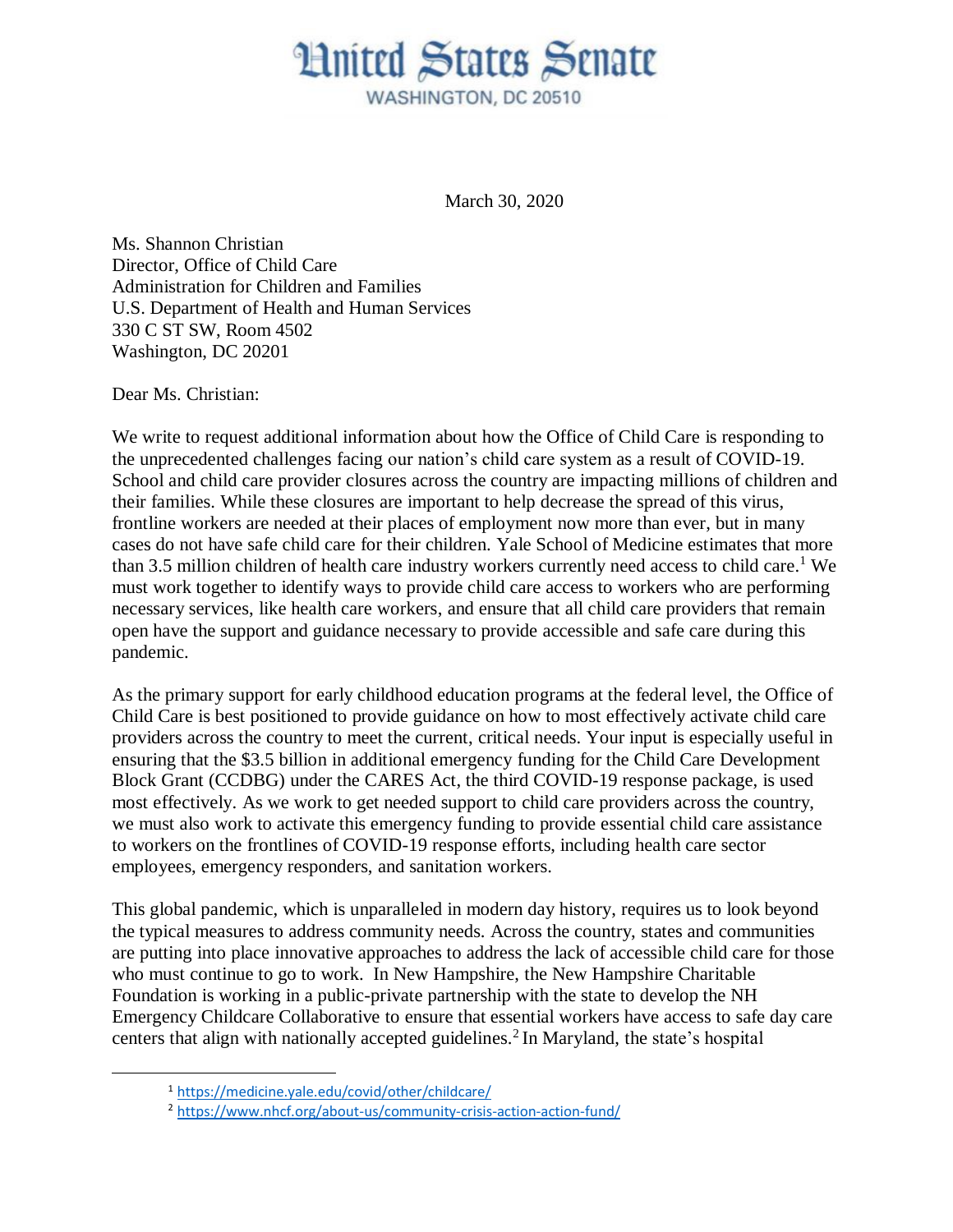association is working with the state Departments of Health and Education and nongovernmental organizations to set up child care programs for hospital health care workers.<sup>3</sup> In other communities, grassroots efforts have emerged where people who are unexpectedly out of work, including medical students unable to work with patients, are providing safe and affordable child care options. <sup>4</sup> While some communities have solutions to meet this critical need, your unique capacity to share effective innovative solutions and provide best practices and guidance would assist many more communities in doing the same.

Experts across federal agencies must work together to problem-solve and meet the current needs posed by the COVID-19 outbreak. We ask that you provide child care providers and frontline workers across the country with much-needed guidance, and request a response to the following questions no later than April 6, 2020:

- 1) Please provide us with any guidance you have already provided to states and grantees regarding the impacts and response efforts related to COVID-19.
- 2) Who are the other agencies and organizations you have been collaborating with? Please describe the type of collaborations you have had.
	- a. Are there other agencies you have not collaborated with that you feel will be useful partners in tackling this challenging problem?
	- b. Have you been in contact with state education agencies and local school districts that are working to meet the child care needs of families in their communities resulting from COVID-19?
- 3) How can child care providers that have been closed to COVID-19 be utilized to serve the immediate needs of frontline workers?
- 4) How can child care providers that have remained opened, but are experiencing lower enrollment as a result of COVID-19 make open slots temporarily available to frontline workers?
- 5) In light of guidance released by the Office of Head Start on Tuesday, March  $24^5$  can you explain how local communities may be able to utilize closed Head Start facilities to temporarily serve immediate child care needs of frontline workers?

 $\overline{a}$ 

<sup>3</sup> [https://www.mhaonline.org/connect/from-mhas-president/mha's-friday-update](https://www.mhaonline.org/connect/from-mhas-president/mha)[messages/2020/03/16/next-phase-in-coronavirus-response](https://www.mhaonline.org/connect/from-mhas-president/mha)

<sup>4</sup> <https://www.nytimes.com/2020/03/23/health/medical-students-coronavirus.html>

<sup>5</sup>[http://hsicc.cmail20.com/t/ViewEmail/j/49EE44613EEA4C892540EF23F30FEDED/5F3026F49207B9A8467](http://hsicc.cmail20.com/t/ViewEmail/j/49EE44613EEA4C892540EF23F30FEDED/5F3026F49207B9A846778398EADC2510) [78398EADC2510](http://hsicc.cmail20.com/t/ViewEmail/j/49EE44613EEA4C892540EF23F30FEDED/5F3026F49207B9A846778398EADC2510)